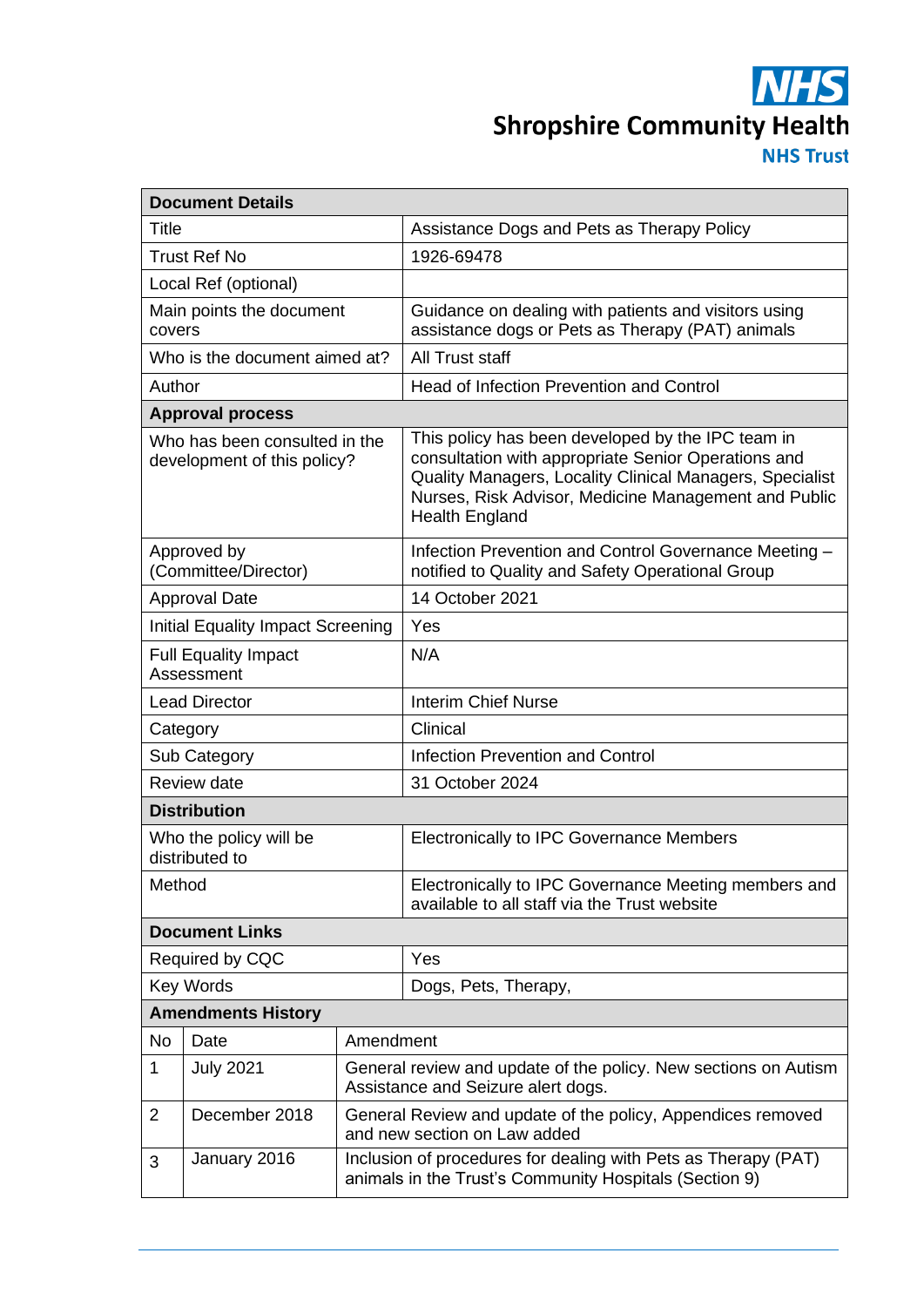# **Contents**

| 1     |  |  |  |  |  |
|-------|--|--|--|--|--|
| 2     |  |  |  |  |  |
| 3     |  |  |  |  |  |
| 4     |  |  |  |  |  |
| 4.1   |  |  |  |  |  |
| 4.2   |  |  |  |  |  |
| 4.3   |  |  |  |  |  |
| 4.4   |  |  |  |  |  |
| 4.5   |  |  |  |  |  |
| 4.6   |  |  |  |  |  |
| 4.6.1 |  |  |  |  |  |
| 4.6.2 |  |  |  |  |  |
| 4.6.3 |  |  |  |  |  |
| 5     |  |  |  |  |  |
| 6     |  |  |  |  |  |
| 7     |  |  |  |  |  |
| 7.1   |  |  |  |  |  |
| 7.2   |  |  |  |  |  |
| 7.2.1 |  |  |  |  |  |
| 7.2.2 |  |  |  |  |  |
| 7.2.3 |  |  |  |  |  |
| 7.2.4 |  |  |  |  |  |
| 7.2.5 |  |  |  |  |  |
| 7.2.6 |  |  |  |  |  |
| 7.3   |  |  |  |  |  |
| 7.4   |  |  |  |  |  |
| 7.4.1 |  |  |  |  |  |
| 7.4.2 |  |  |  |  |  |
| 7.4.3 |  |  |  |  |  |
| 7.4.4 |  |  |  |  |  |
| 7.4.5 |  |  |  |  |  |
| 7.4.6 |  |  |  |  |  |
| 7.4.7 |  |  |  |  |  |
| 8     |  |  |  |  |  |
| 9     |  |  |  |  |  |
| 10    |  |  |  |  |  |
| 10.1  |  |  |  |  |  |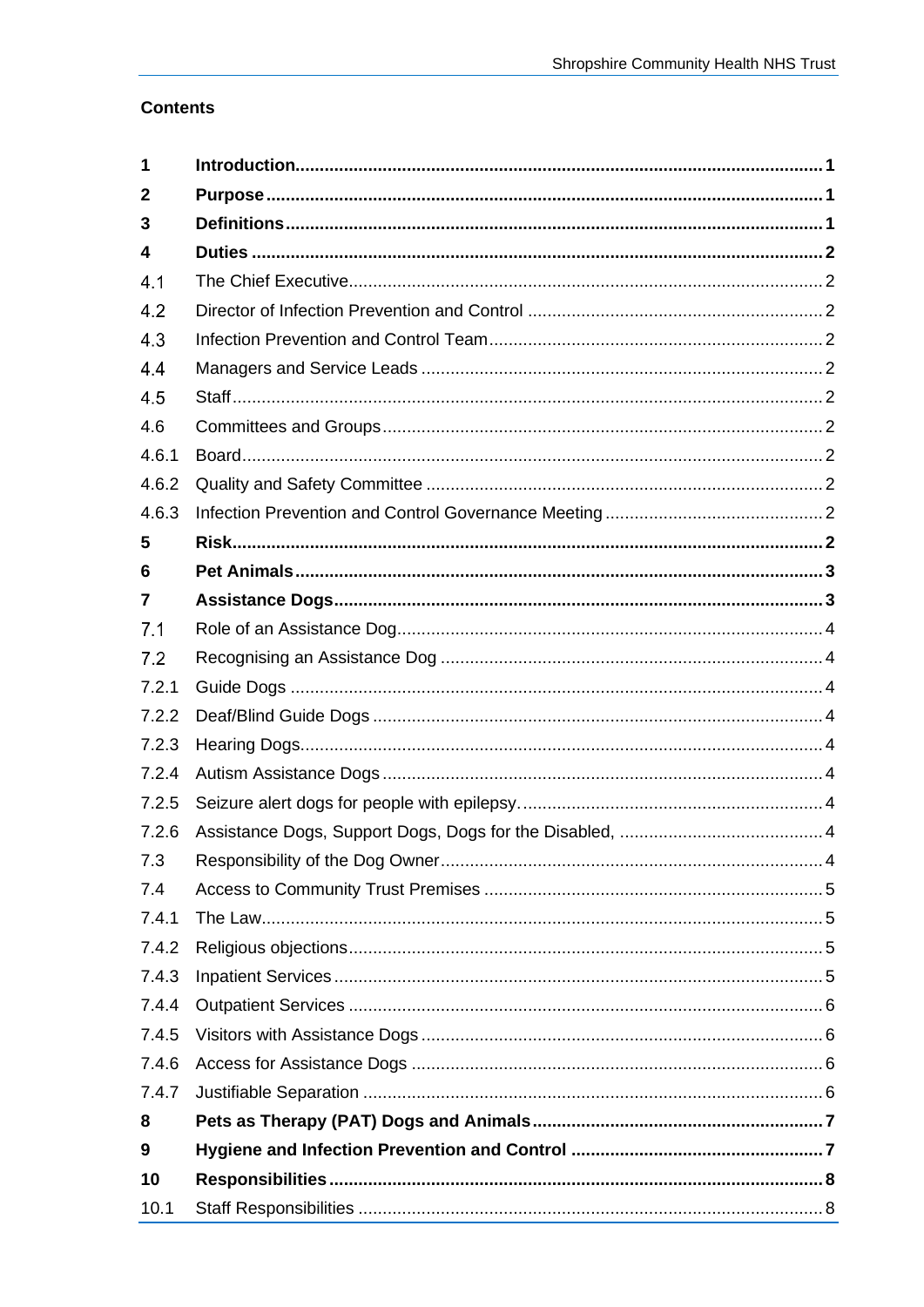| 10.2 |                                                                 |  |
|------|-----------------------------------------------------------------|--|
| 11   |                                                                 |  |
| 12   |                                                                 |  |
| 12.1 |                                                                 |  |
| 13   |                                                                 |  |
| 13.1 |                                                                 |  |
| 13.2 |                                                                 |  |
| 14   |                                                                 |  |
| 15   |                                                                 |  |
| 16   |                                                                 |  |
| 17   |                                                                 |  |
|      | Appendix A - Good Practice for Dealing with Assistance Dogs  12 |  |
|      |                                                                 |  |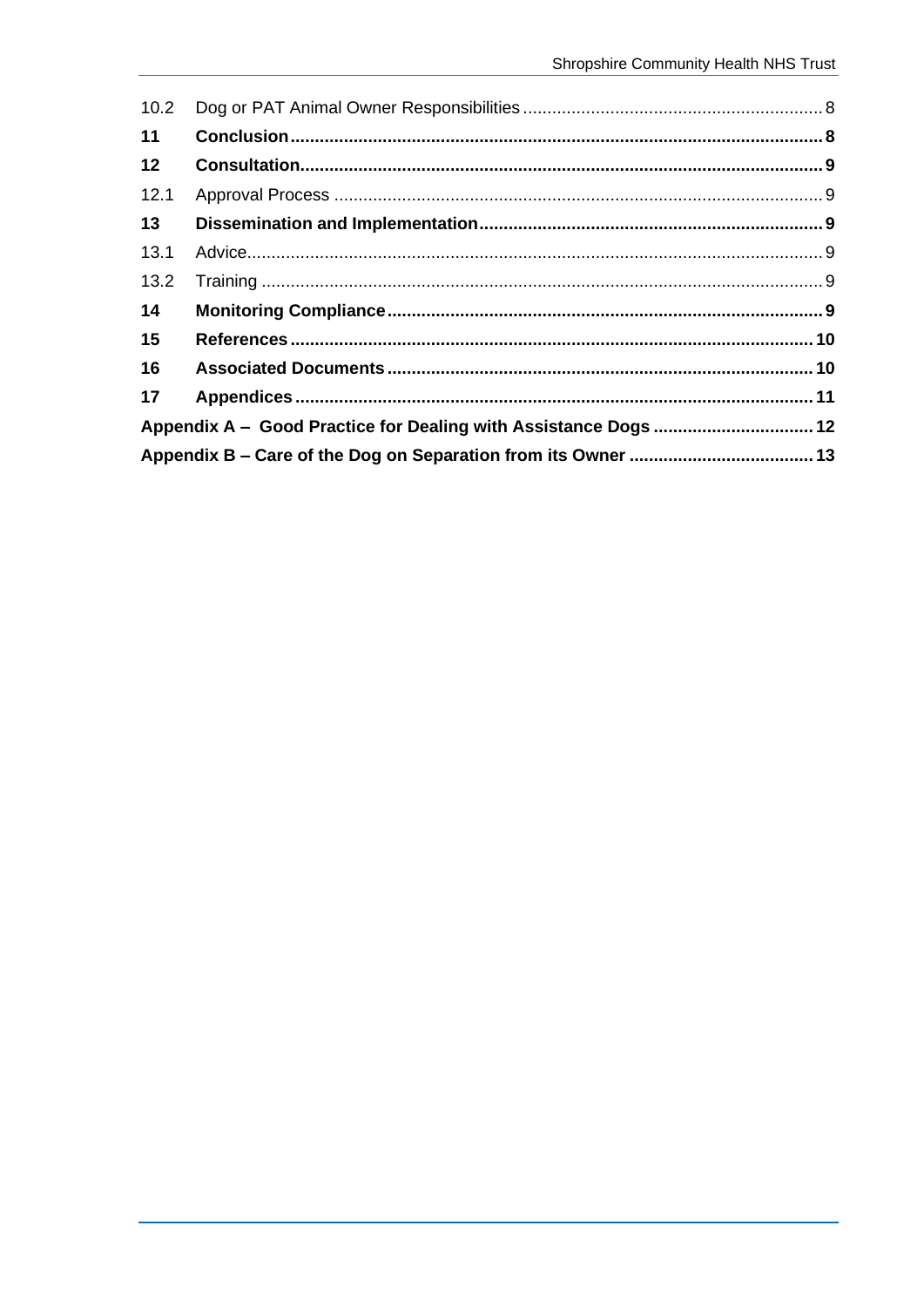# **1 Introduction**

<span id="page-3-0"></span>Shropshire Community Health NHS Trust (SCHT) is committed to ensuring all equality issues are addressed and actively promotes equality and sensitive practice in all of its services.

This policy sets out requirements under disability legislation relating to access to services by disabled people who have specially trained dogs to assist with day-to-day activities.

It also highlights the requirements for such dogs entering Trust premises and offers examples of good practice. It is anticipated that this policy will minimise the restrictions of access to assistance dogs thus reducing stress to the person, assistance dog, staff and other patients.

The policy also highlights measures to be taken regarding Pets as Therapy (PAT) animals – see Section 8.

## **2 Purpose**

<span id="page-3-1"></span>This policy is intended to provide guidance on the requirements of the Community Trust to support access for patients and visitors with assistance dogs or PAT animals. The policy applies to all employees of the Community Trust in all locations.

<span id="page-3-2"></span>The policy also applies to individuals employed by agencies and other contractors.

# **3 Definitions**

| <b>Term / Abbreviation</b>       | <b>Explanation / Definition</b>                                                                                                                                                                               |  |
|----------------------------------|---------------------------------------------------------------------------------------------------------------------------------------------------------------------------------------------------------------|--|
| Assistance dog                   | An assistance dog is specially trained to assist a person with<br>a specific impairment, and has been qualified by one of the<br>organisations registered as a member of Assistance Dogs<br>(UK). These are:- |  |
|                                  | Guide Dogs UK                                                                                                                                                                                                 |  |
|                                  | Hearing Dogs for Deaf People                                                                                                                                                                                  |  |
|                                  | Dogs for the Disabled                                                                                                                                                                                         |  |
|                                  | <b>Canine Partners</b>                                                                                                                                                                                        |  |
|                                  | Support Dogs<br>٠                                                                                                                                                                                             |  |
| <b>CCR</b>                       | <b>Clinical Case Review</b>                                                                                                                                                                                   |  |
| <b>DIPC</b>                      | Director of Infection Prevention and Control                                                                                                                                                                  |  |
| <b>HCAI</b>                      | <b>Healthcare Associated Infection</b>                                                                                                                                                                        |  |
| <b>IPC</b>                       | <b>Infection Prevention and Control</b>                                                                                                                                                                       |  |
| Pets as Therapy (PAT)<br>animals | Provide an animal visiting service in hospitals, hospices,<br>nursing and care homes, special needs schools and a<br>variety of other venues all across the UK.                                               |  |
| <b>PIR</b>                       | <b>Post Infection Review</b>                                                                                                                                                                                  |  |
| <b>RCA</b>                       | Root Cause Analysis                                                                                                                                                                                           |  |
| <b>SaTH</b>                      | <b>Shrewsbury and Telford Hospitals</b>                                                                                                                                                                       |  |
| <b>SCHT</b>                      | <b>Shropshire Community Health (NHS) Trust</b>                                                                                                                                                                |  |
| <b>SIP</b>                       | Service Improvement Plan                                                                                                                                                                                      |  |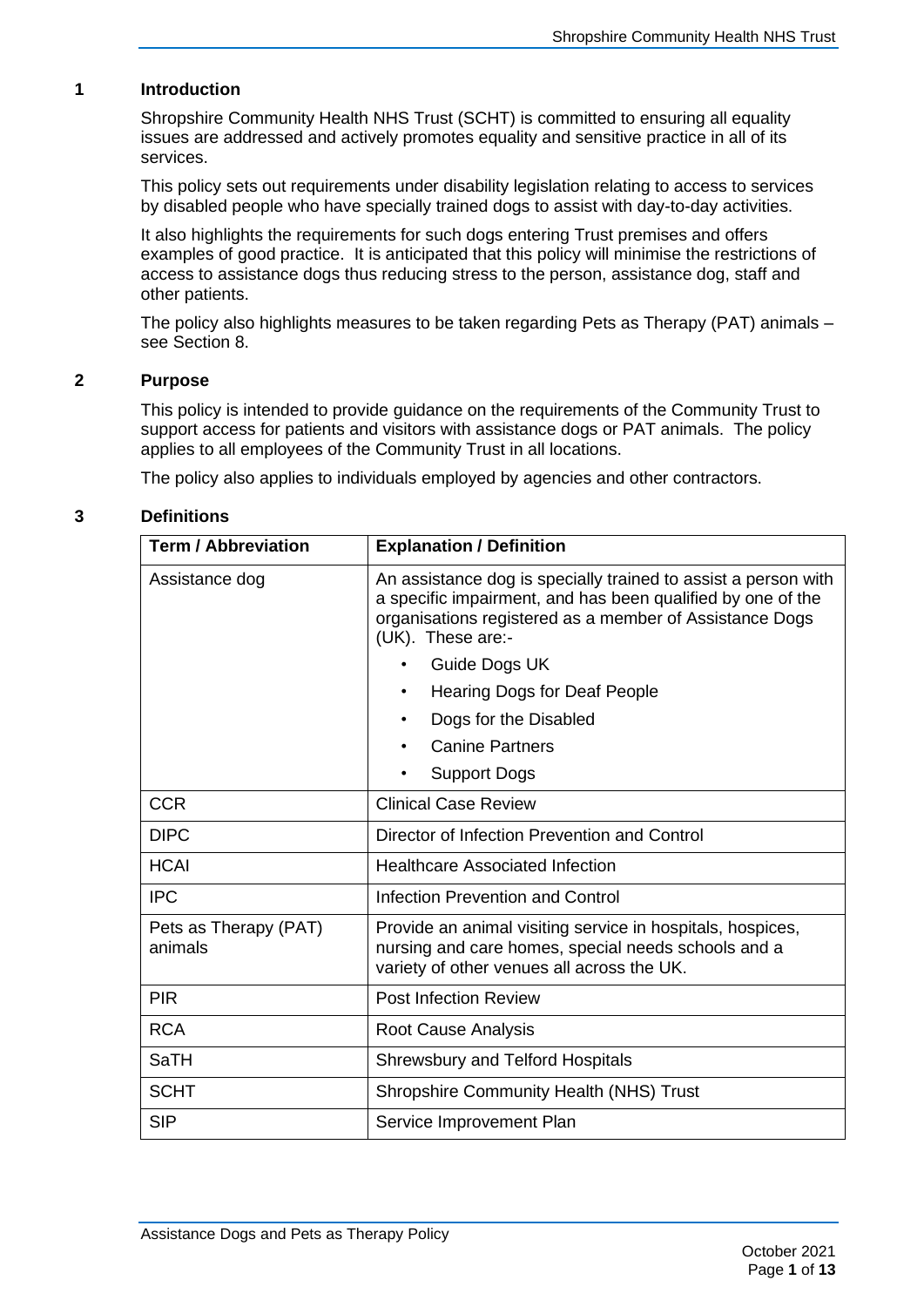# <span id="page-4-0"></span>**4 Duties**

## $4.1$ **The Chief Executive**

<span id="page-4-1"></span>The Chief Executive has overall responsibility for ensuring infection prevention and control is a core part of Trust governance and patient safety programmes.

## **Director of Infection Prevention and Control**  $4.2$

<span id="page-4-2"></span>The Director of Infection Prevention and Control (DIPC) is responsible for overseeing the implementation and impact of this policy, make recommendations for change and challenge inappropriate infection prevention and control practice.

## $4.3$ **Infection Prevention and Control Team**

<span id="page-4-3"></span>The Infection Prevention and Control (IPC) team is responsible for providing specialist advice in accordance with this policy, for supporting staff in its implementation, and assisting with risk assessment where complex decisions are required.

The IPC team will ensure this policy remains consistent with the evidence-base for safe practice, and review in line with the review date or prior to this in light of new developments.

### $4.4$ **Managers and Service Leads**

<span id="page-4-4"></span>Managers and Service Leads have the responsibility to ensure that their staff including bank and locum staff etc. are aware of this policy, adhere to it at all times and have access to the appropriate resources in order to carry out the necessary procedures.

Managers and Service Leads will ensure compliance with this policy is monitored locally and ensure their staff fulfil their IPC mandatory training requirements in accordance with the Trust Training Needs Analysis.

#### $4.5$ **Staff**

<span id="page-4-6"></span><span id="page-4-5"></span>All staff have a personal and corporate responsibility for ensuring their practice and that of staff they manage or supervise comply with this policy.

#### $4.6$ **Committees and Groups**

#### $4.6.1$ **Board**

<span id="page-4-7"></span>The Board has collective responsibility for ensuring assurance that appropriate and effective policies are in place to minimise the risks of healthcare associated infections.

### 4.6.2 **Quality and Safety Committee**

<span id="page-4-9"></span><span id="page-4-8"></span>Is notified of all IPC incidents.

### 4.6.3 **Infection Prevention and Control Governance Meeting**

Is responsible for:

- Advising and supporting the IPC team
- Reviewing and monitoring individual serious incidents, claims, complaints, reports, trends and audit programmes
- Sharing learning and lessons learnt from infection incidents and audit findings
- Agreeing and escalating key risks/items of concern to the appropriate Directors and/or the Quality and Safety Committee
- Approval of IPC related policies and guidelines

# **5 Risk**

<span id="page-4-10"></span>Organisational risk associated with assistance dogs or PAT animals can be broken into three areas with associated controls:-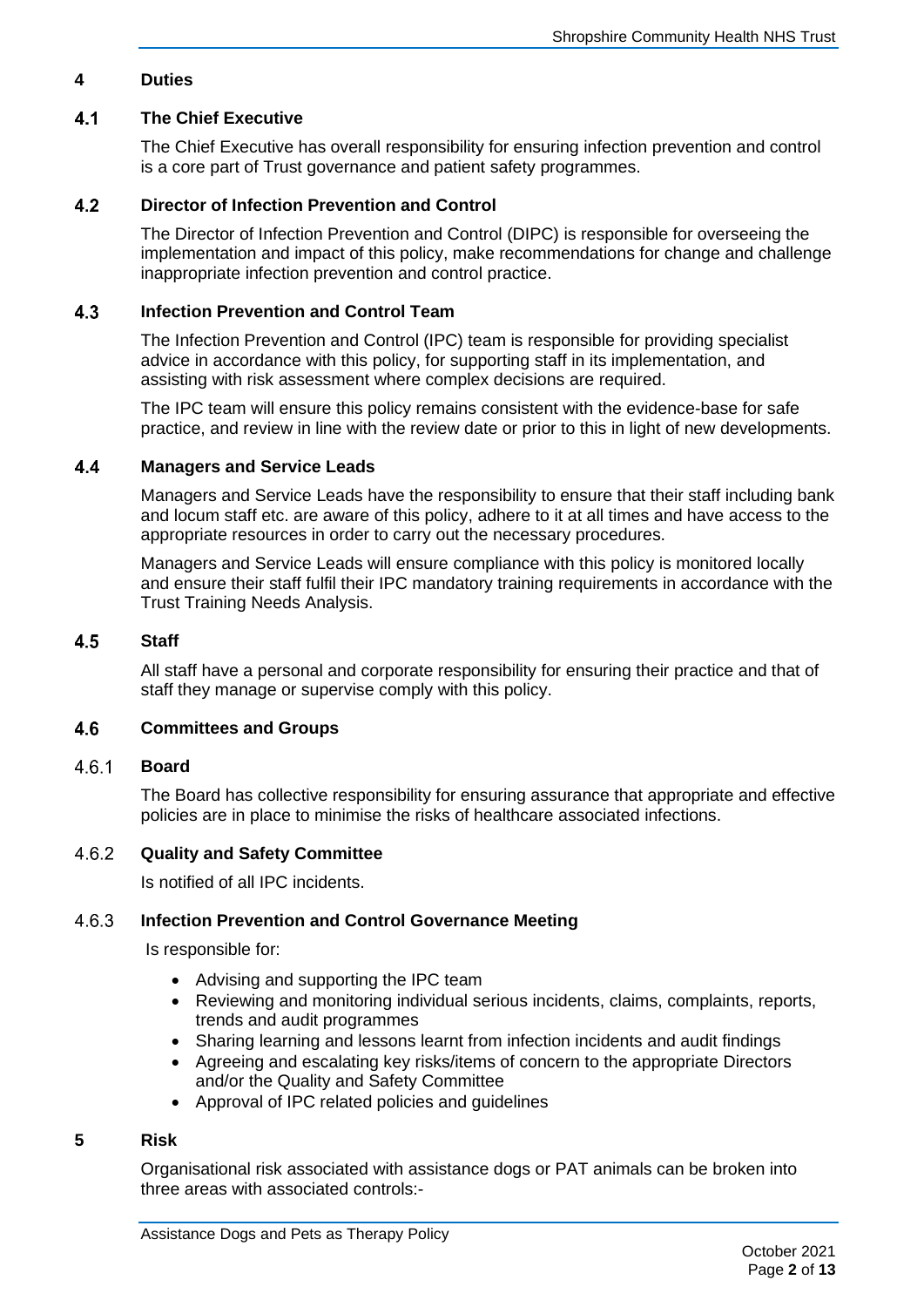| <b>Risk</b>                                                                                             | <b>Control</b>                                                                                                                 |
|---------------------------------------------------------------------------------------------------------|--------------------------------------------------------------------------------------------------------------------------------|
| Reduced patient access and non-<br>compliance with legislation                                          | Compliance with content of policy and<br>reasonable adjustment                                                                 |
| Infection prevention and control<br>concerns and potential animal<br>fouling                            | Compliance with existing infection<br>prevention and control procedures,<br>including hand washing to support best<br>practice |
| Inappropriate impact of animal<br>presence or behaviour to others,<br>e.g. allergies, bites or injuries | Safe and considered conduct by staff and<br>animal owners as set out within this policy                                        |

## **6 Pet Animals**

<span id="page-5-0"></span>Traditionally, the presence of animals in health care facilities has been discouraged on the basis of Control of Infection and Health and Safety issues.

Shropshire Community Health NHS Trust (SCHT) is committed to ensuring that its services and facilities are open and accessible to all. It takes its responsibilities under the Equalities Act (2010) seriously and recognises that unnecessary restrictions of access to guide and assistance dogs and other animals could prevent some service users from having appropriate access to the hospital.

Pet animals can enhance the quality of life for many people. However, animals can carry infections which can occasionally be transmitted to humans, particularly people who are immuno-suppressed or who have other health problems. Patients and staff may be allergic to some animals, have a phobia, or just not like to be in contact with them; some may have religious or cultural beliefs making contact with an animal unacceptable. Some animals may be difficult to control and may pose risks to patients and staff due to their behaviour.

Although infections acquired from animals (zoonoses) are well described there is, however, very little evidence to suggest that this risk is significant in a controlled setting. Assistance dogs are used by people who have certain disabilities in order to retain a level of independence. These dogs have been thoroughly trained and assessed by specialist organisations to allow them to safely carry out their important role. In addition, employees with a disability rely on their service animal.

SCHT is required under the Equality Act 2010 to ensure every effort is made to accommodate people's needs, as long as patient.

# **To minimise the risk, animals are generally not allowed on Trust premises.**

The only exceptions are Assistance Dogs, Guide Dogs for the Blind, Hearing Dogs for the Deaf, or similar, and animals which belong to the Pets as Therapy (PAT) scheme.

When assistance dogs and PAT animals are allowed onto Trust premises the animal's owner and the health care workers must ensure that the animal is not a nuisance to other patients and that it does not interfere with patient care. Patient's consent should be obtained and if any patients object to the animal's presence, arrangements must be made to ensure that the animal is kept away from them.

<span id="page-5-1"></span>The animal may need exclusion from specific clinical areas.

# **7 Assistance Dogs**

An assistance dog is specially trained to assist a person with a specific impairment, and has been qualified by one of the organisations registered as a member of Assistance Dogs (UK). These are:-

- Guide Dogs UK
- Hearing Dogs for Deaf People
- Dogs for the Disabled
- Canine Partners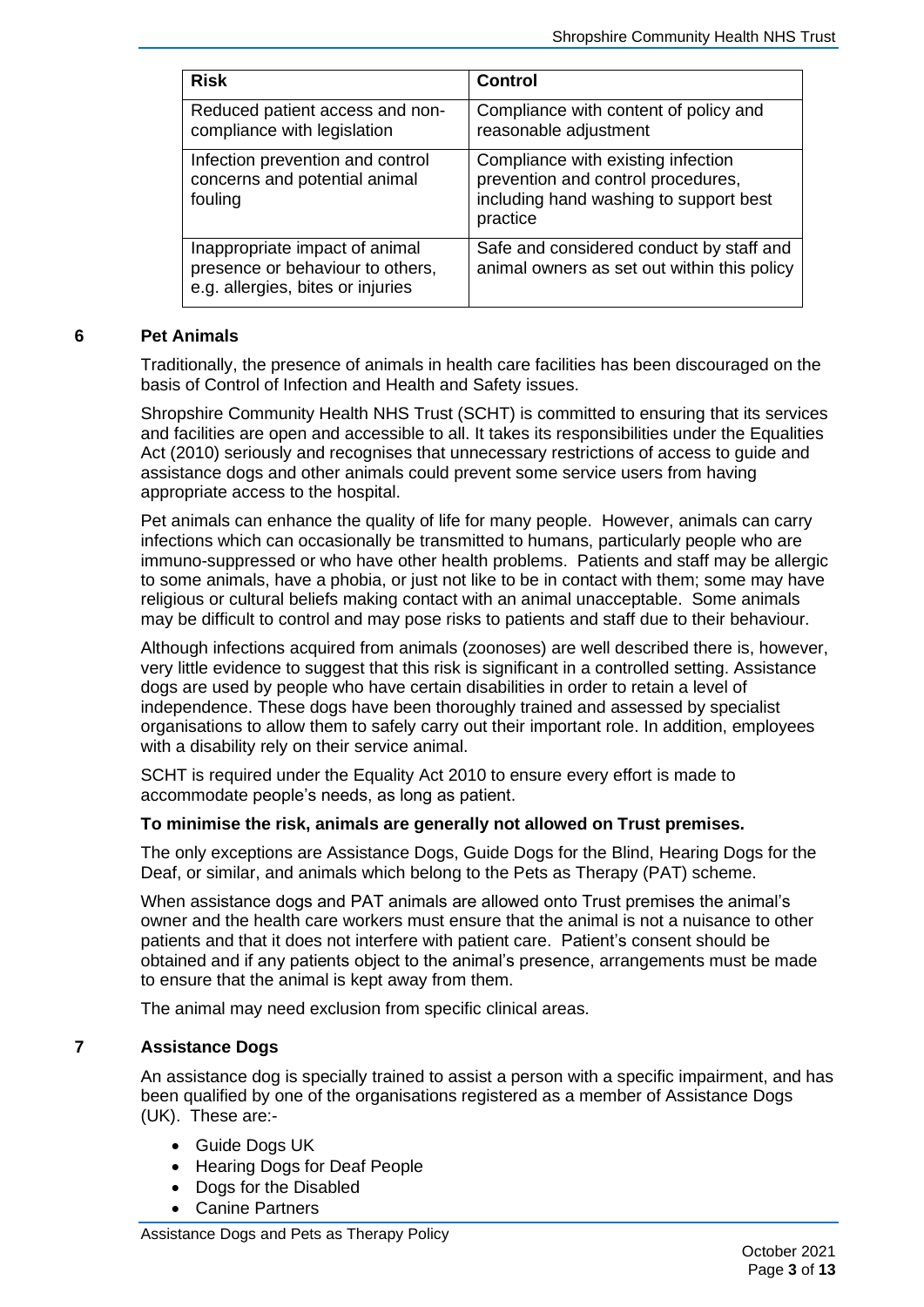• Support Dogs

## $7<sub>1</sub>$ **Role of an Assistance Dog**

<span id="page-6-0"></span>Canine Partners aim to help improve access, mobility, independence and quality of life. Many disabled people rely on an assistance dog as an aid to their mobility and would find day-to-day living extremely difficult without this help.

A guide dog is highly trained, and its owner will have had specialised training in the safe and effective use of their dog. Assistance dogs are taught how to be well-behaved. They sit or lie next to their owners and they are trained to go to the toilet on demand.

(The assistance dogs are toileted prior to leaving home and again before entering any buildings.)

As members of the Assistance Dogs UK, guide dog owners carry a card advising that guide dogs should not be a risk to hygiene. The dogs are groomed daily and they also have regular check-ups at the vets. They comply with strict guidelines and there is therefore no need for staff to ask for vaccination certificates.

### <span id="page-6-1"></span> $7.2$ **Recognising an Assistance Dog**

## $7.2.1$ **Guide Dogs**

<span id="page-6-2"></span>Guide dogs assist people who are blind or visually-impaired. They usually wear a white working harness with yellow reflectors and tags on their collar.

## $7.2.2$ **Deaf/Blind Guide Dogs**

<span id="page-6-4"></span><span id="page-6-3"></span>These dogs wear a red and white harness.

## $7.2.3$ **Hearing Dogs**

These dogs assist people who are deaf or hearing-impaired. They wear a burgundy coat with "Hearing Dog" written on the coat.

## $7.2.4$ **Autism Assistance Dogs**

<span id="page-6-5"></span>Autism assistance dogs are trained to provide safety and to facilitate a more independent and socially inclusive life for both the child with autism and their family.

### $7.2.5$ **Seizure alert dogs for people with epilepsy.**

<span id="page-6-6"></span>Seizure alert dogs for people with epilepsy are trained to provide a 100% reliable, up to 50 minute warning prior to the onset of an epileptic seizure. This enables the client to find safety and be in control over their seizure, allowing a much more independent life.

## $7.2.6$ **Assistance Dogs, Support Dogs, Dogs for the Disabled,**

<span id="page-6-7"></span>The range of services provided by assistance and therapy dogs has steadily increased over the past few decades and it now appears that these canine service providers can add Alzheimer's and dementia assistance to their resumé. These dogs assist people with many different tasks. This can range from alerting people when their owner has a seizure, to carrying items, to loading/unloading washing machines, etc.

These dogs wear a purple coat.

Assistance dogs trained by member organisations of Assistance Dogs UK will have formal identification in the form of a white harness, organisation specific branded dog jackets, lead slips or ID tags on the dog's collar.

### $7.3$ **Responsibility of the Dog Owner**

<span id="page-6-8"></span>Accredited Guide dogs and assistance dogs are highly trained, and their owners will have had specialised training in the safe and effective use of their dog. The dog's behaviour is a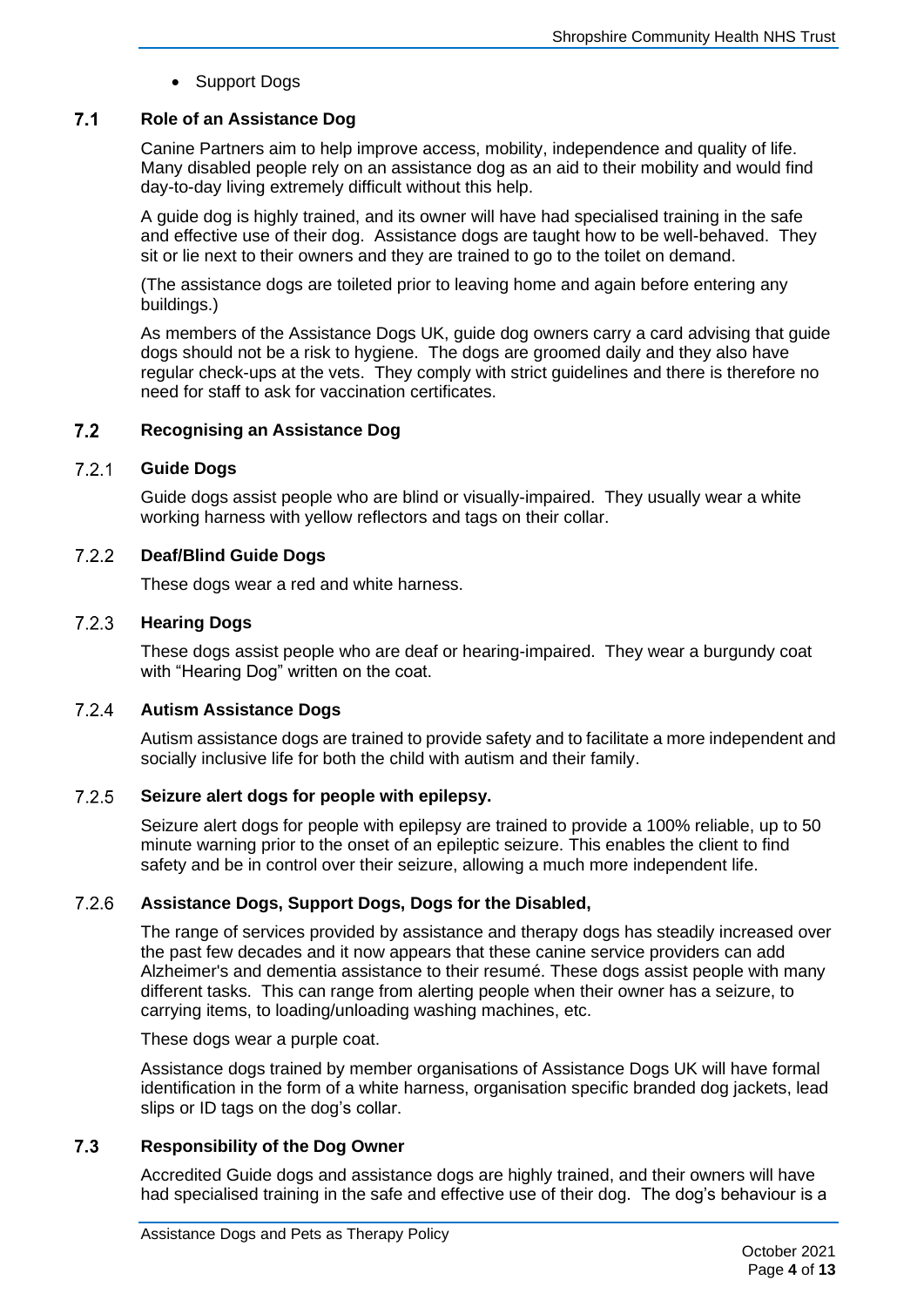key part of this training – it will have been trained to lie quietly under tables or in the footwell of vehicles, and it should not cause any disruption.

<span id="page-7-0"></span>The dog is the owner's responsibility. In the rare event that an assistance dog misbehaves, please inform the owner who will be keen to control their dog.

### $7.4$ **Access to Community Trust Premises**

#### $7.4.1$ **The Law**

<span id="page-7-1"></span>It is against the law for service providers to treat people with disabilities less favourably because of their disability, or because they have a guide or assistance dog with them.

Making "reasonable adjustments" might mean giving extra help, such as guiding someone to a restaurant table, or making some changes to the way you provide your services to make it easier for blind and partially-sighted people to use them. It certainly includes allowing guide dogs and assistance dogs into all public places with their owners.

Guide dog and assistance dog owners have important rights under the Equality Act 2010. The Equality Act 2010 provides for disabled people to have the same right to services supplied by shops, banks, hotels, libraries, pubs, taxis and restaurants as everyone else.

### $7.4.2$ **Religious objections**

<span id="page-7-2"></span>The Trust does not consider religious objections as reasonable objections, as the Trust does not consider that an objection on religious grounds would justify its failure to comply with its duty to make reasonable adjustments, in accordance with the limited justification defence set out in the Disability Discrimination Act 1995.

#### 7.4.3 **Inpatient Services**

## <span id="page-7-3"></span>**Restricted Areas**

Assistance dog handlers are taught about dog-hygiene and how to groom and manage their dogs thoroughly to ensure that health risks are minimized. Assistance dogs are therefore welcome in most areas of the community hospitals and other trust premises.

There are occasions where it is not appropriate for assistance dogs to enter an area and as such a senior manager and/or HR lead for equality and diversity with advice from IPCT will liaise with the owner where the trust genuinely believes that there is a threat of endangering the disable person or others (infection prevention and control risk or if other patients have an allergy to dogs).

On this basis assistance dogs or other animals **will not be permitted** into the following areas under any circumstance:

- COVID -19 Red/Amber areas
- Day surgery Unit
- Any clinical procedure rooms
- Maternity
- Children's areas without prior consent of consultant paediatrician or person in charge
- Outbreaks of infection
- Any area used for cooking or food preparation or eating
- No other area that is kept sterile or clinically clean by default.

In addition, if sterile or invasive procedures e.g. minor operations or day surgery procedures are to be carried out; it may be precautionary to exclude assistance dogs as there may be slight shedding of hair.

However, if separation causes undue stress the assistance dog could be allowed into such areas, on the proviso that appropriate steps are taken to clean the area after the procedure.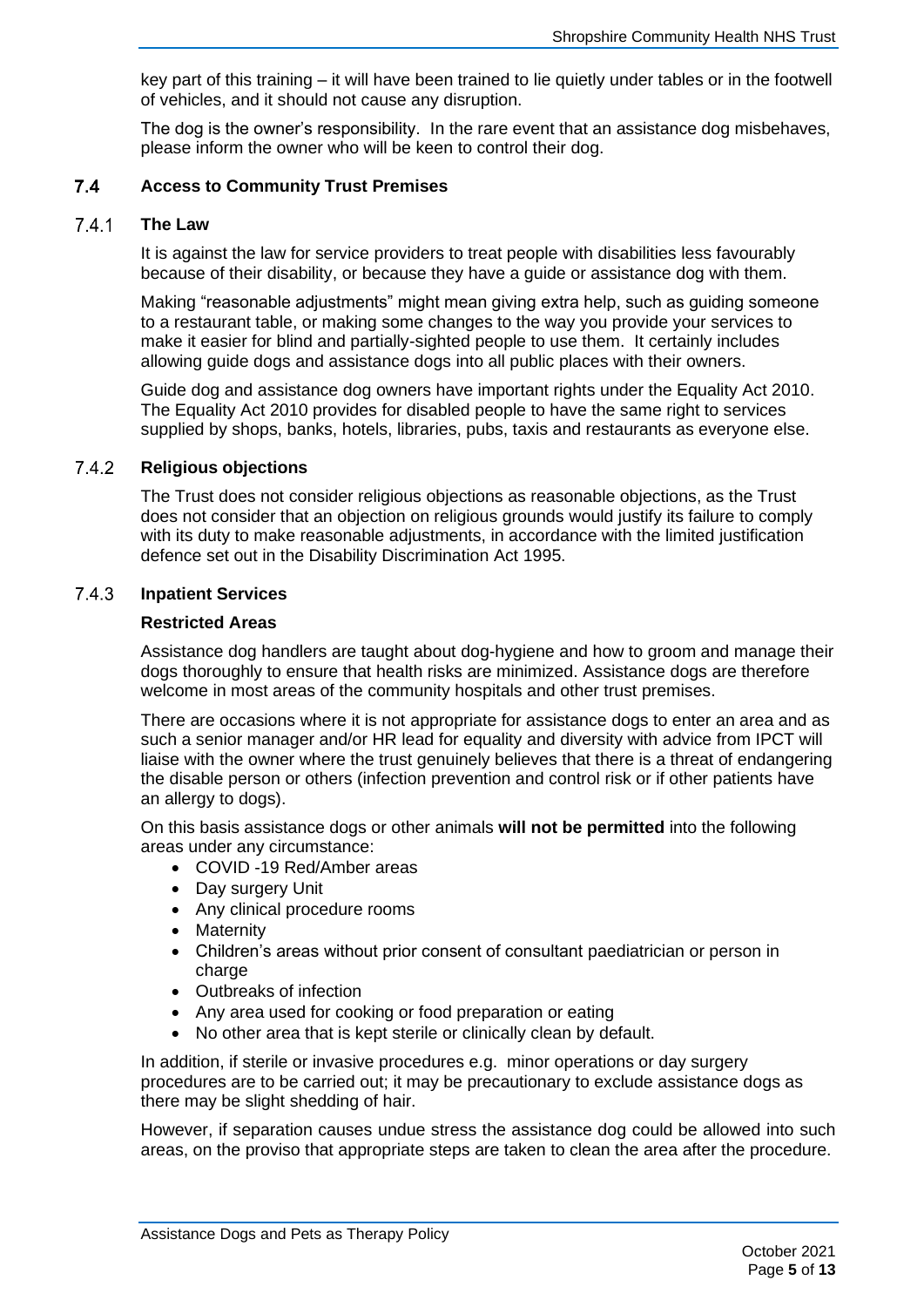It is not customary for assistance dogs to stay in hospitals with their owner. However, the care of assistance dogs should be discussed with the patient, where possible, prior to hospital admission, and alternative arrangements for care of the dog should be considered.

In cases of unplanned admission, where family or friends are unable to look after the dog, the appropriate assistance dog organisation can normally make arrangements for care of the dog during this time.

#### $7.4.4$ **Outpatient Services**

<span id="page-8-0"></span>Assistance dogs can generally accompany the patient to outpatient or clinic visits.

However, if the patient requires tests or treatment, the patient may prefer that the dog is left in a suitable area. The assistance dog can be kept in a quiet area (e.g. office or duty room) while the patient is undergoing treatment.

If the patient is being transferred for a test, e.g. X-Ray, in a chair or trolley, the assistance dog can be led by its owner or a member of staff, and should be able to accompany the patient.

#### $7.4.5$ **Visitors with Assistance Dogs**

<span id="page-8-1"></span>Any visitor with an assistance dog should be greeted on arrival to the clinical area and the person in charge will communicate any limitations to the visitor.

#### 7.4.6 **Access for Assistance Dogs**

<span id="page-8-2"></span>It is the decision of the person in charge as to whether it is appropriate for the dog to be allowed into a particular area.

The person in charge should consider the guidance set out below when making a decision in relation to access. High risk areas where access will not be permitted are detailed in section 7.4.6 below.

Whenever it is not possible to allow the dog into a particular area, the person in charge needs justifiable grounds for making this decision.

The person in charge should consider whether the care needs of other patients present a reasonable objection to an assistance dog being present in the area.

Reasonable objections include:-

- Medical conditions or allergies associated with dogs
- Mental health issues with dogs, including reasonable fear of dogs

Objections under religious beliefs are not generally considered reasonable. In particular it should be recognised that Muslim patients may have concerns, as dogs are generally seen in a negative context. However, in 2003 the Sharia Council based in the UK, ruled that a ban on dogs does not apply to guide dogs.

Where reasonable objections exist, staff should try and make adjustments, such as moving the patient to another ward or into a side room if feasible.

### $7.4.7$ **Justifiable Separation**

<span id="page-8-3"></span>Infection prevention and control, and patient safety remain paramount.

Assistance dogs will normally be permitted access into wards and other hospital areas, clinics, GP surgeries etc. However, this does not apply to high risk areas as follows:-

- High dependency areas including Diagnostic Assessment and Access to Rehabilitation and Treatment (DAART) and Advanced Primary Care Service (APCS)
- Day surgery units, including recovery rooms

The care of assistance dogs should be discussed with the patient, and where patients will use high risk services, alternative arrangements for the care of the dog should be considered.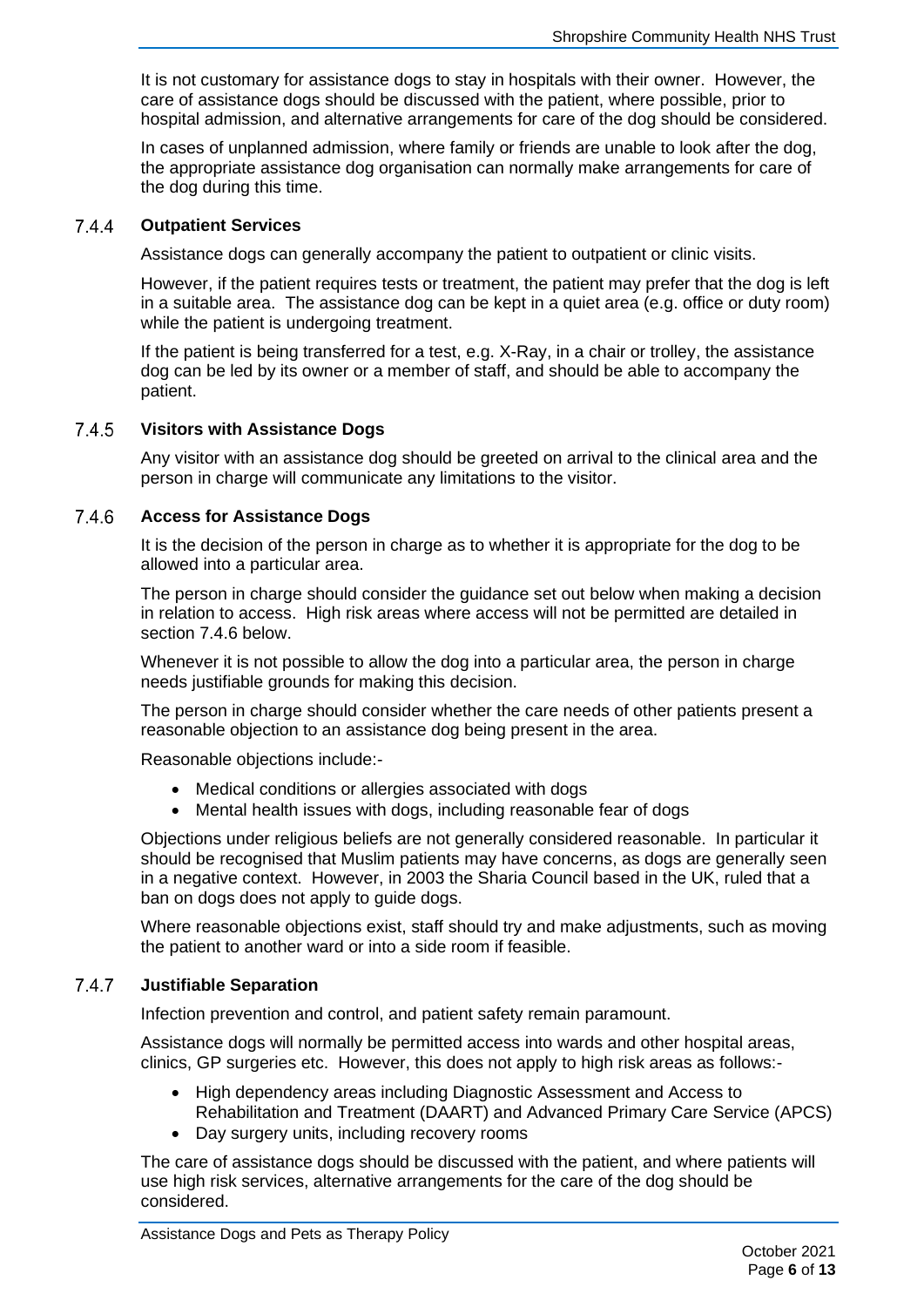This can include keeping the dog in a quiet area such as an office or duty room. The dog can be left alone but regular checks should be made to check on its welfare.

# **8 Pets as Therapy (PAT) Dogs and Animals**

<span id="page-9-0"></span>All assistance dogs and animals used by the PAT organisation will have a record detailing their vaccinations, visits to the vet and state of health. A copy of the animal's health record should be available on request. Evidence of the animal's health status should be provided to the person in charge of the area, **preferably prior to the visit**.

PAT animals will be temperament assessed, fully wormed and covered by an insurance scheme. All PAT dogs shall wear a special identity disc on their collar. Their owners shall also wear ID badges whilst on visits.

Any PAT dog or animal visiting a clinical area must be accompanied at all times by its registered owner.

## **All visits must be pre-arranged.**

The nurse in charge of the clinical area will determine whether the PAT animal can be allowed into the area and whether any conditions or restrictions are necessary.

When a PAT dog or animal visits Trust premises the following procedures must be adhered to:

- Staff and patients must wash their hands with soap and water after handling the animal.
- The animal must be properly supervised by its owner or by a staff member at all times.
- Staff must identify immune-compromised or otherwise vulnerable patients who may be put at risk from contact with the animal. If such a risk is identified the animal must be kept away from the patients at risk or excluded from the clinical area.
- Scratches and bites caused by animals should be immediately washed with soap and water, be observed for signs of infection, and the injury reported and documented and a DATIX completed
- The dog/animal must be kept on a lead or otherwise suitably restrained and must not be allowed to wander freely around clinical areas or elsewhere on Trust premises.
- Staff and patients with any wounds, sores or broken skin must ensure the area is covered with a suitable dressing before having contact with the animal.
- The animals must be kept out of the kitchens, all food preparation areas, dining rooms and clinical rooms.
- If the animal shows any sign of illness the ward staff must request that the owner removes it immediately, and is seen by a vet. Authorisation from the vet will be required before it will be allowed to return.

# **9 Hygiene and Infection Prevention and Control**

<span id="page-9-1"></span>All staff, patients and visitors who have contact with animals must ensure they follow hand hygiene and standard precautions at all times. The assistance dog or PAT animal owner should also be given access to alcohol hand gel for use on visible clean hands, access to hand washing facilities and/or detergent hand wipes.

Areas where assistance dogs or PAT animals have visited should be cleaned on a daily basis as part of the usual cleaning schedule.

Clearing up of animal fouling will be the responsibility of the dog or animal handler. However, it is recognised that this may not always be possible (e.g. a guide dog with a visually impaired owner), and in these instances staff should assist the owner where necessary. Owners clearing up animal excreta should be supported by domestic or nursing staff to ensure the correct procedures are followed as detailed below:-

• Occurrences of animal fouling within Trust premises should be disposed of into a yellow clinical waste bag. The floor must be cleaned with detergent and water, followed by disinfection with a chlorine-releasing agent.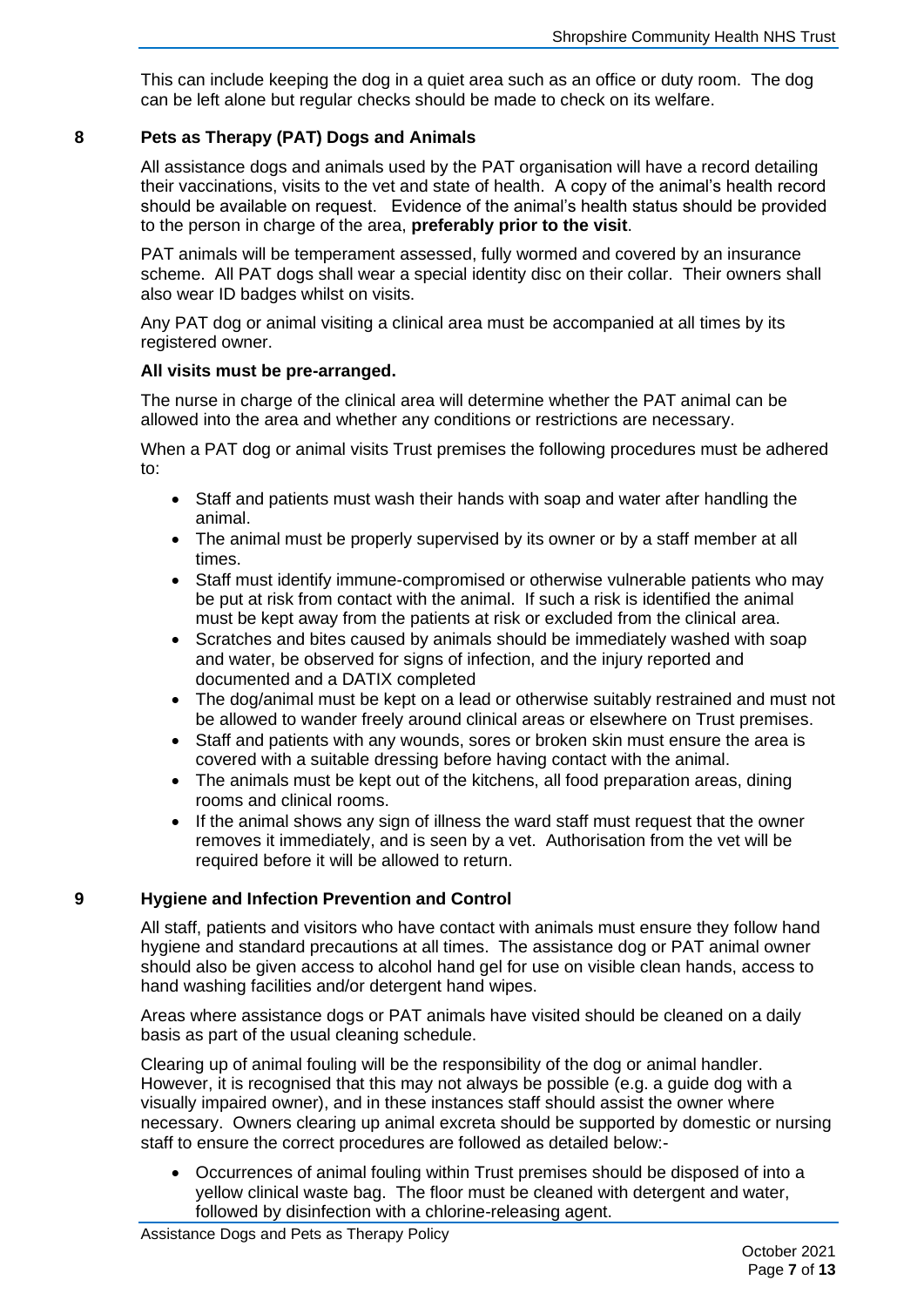- Disposable single-use gloves and plastic aprons must be worn during all episodes of the cleaning process.
- If the animal vomits undigested food, this should be handled with the same care as if it were excreta.

For further information please refer to Trust's

- Cleaning and Disinfection policy
- Community Hospital Cleaning policy
- Standard Infection Control Precautions: Hand Hygiene and Personal Protective Equipment Policy
- Waste Management policy

The Infection Prevention and Control Team, Locality Clinical Managers, Ward/Department Manager, Ward Sister/Charge Nurse, or other person in charge of the area will exclude the animal from clinical areas and/or from Trust premises if it is suspected to be a source or vector of infection.

## <span id="page-10-0"></span>**10 Responsibilities**

#### $10.1$ **Staff Responsibilities**

<span id="page-10-1"></span>All staff should have a clear understanding of this Assistance Dog/PAT Animal policy. They should be aware of the different types of support provided by assistance dogs and PAT animals, and the support needs of patients when the patient or visitor has been separated from their assistance dog.

The best way to identify the needs of patients and visitors is to ask!

It is important that staff recognise the assistance dog is a working dog and should minimise distractions where possible.

Staff are responsible for implementing existing infection prevention and control and cleaning procedures as appropriate.

Staff having contact with the animal, or clearing up after the animal, must wash their hands with soap and water, or use alcohol hand gel on visibly clean hands.

Staff should consider the care needs of patients, visitors and their assistance dogs as outlined in this policy, and as appropriate to the situation.

The person in charge is asked to consider this policy when deciding whether there is reasonable justification to deny access to an assistance dog or PAT animal.

## $10.2$ **Dog or PAT Animal Owner Responsibilities**

<span id="page-10-2"></span>The responsibility for, and the care of, the assistance dog or PAT animal is its owner at all times.

The owner should check with the hospital ward area or clinic to be visited prior to the visit.

On arrival the patient or visitor should report to the reception or ward reception.

The owner should ensure the dog is fit and well, and that care regimes provided by Assistance Dogs UK are followed. PAT owners should also ensure their animal is fit and well.

The owner should follow the infection prevention and control procedures of the area to be visited, including the use of alcohol hand gel.

## **11 Conclusion**

<span id="page-10-3"></span>The Trust is committed to ensuring equal access to services provided to everyone.

The Trust promotes equality and sensitive practice to patients accessing its services, regardless of race, disability, gender, sexual orientation, religion and age. However, the Trust also recognises the therapeutic benefits of PAT animals for patients.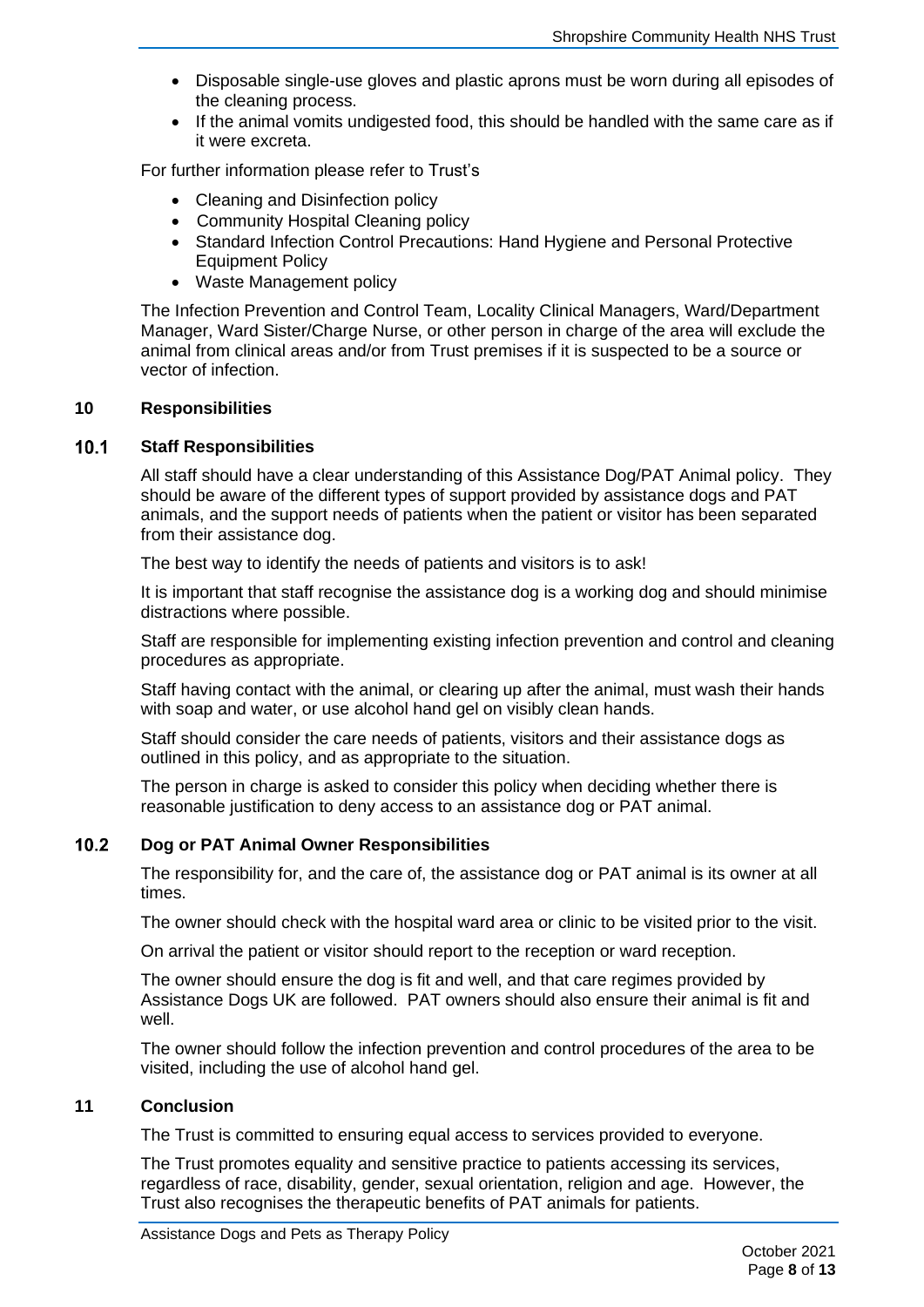The Trust is committed to minimising the restrictions of access to assistance dogs, thus reducing stress to the person, the assistance dog, staff and other patients.

## **12 Consultation**

<span id="page-11-0"></span>This policy has been developed by the IPC team in consultation with appropriate clinical services managers, link staff, advisors/specialists (e.g., Medical Advisor, Specialist Nurses, Medicine Management), PHE and IPC Governance Meeting members.

A total of three weeks consultation period was allowed and comments incorporated as appropriate.

#### $12.1$ **Approval Process**

<span id="page-11-1"></span>The Infection Prevention and Control Governance Meeting members will approve this policy and its approval will be notified to the Quality and Safety Committee.

## **13 Dissemination and Implementation**

<span id="page-11-2"></span>This policy will be disseminated by the following methods:

- Managers informed via Datix who then confirm they have disseminated to staff as appropriate
- Staff via Team Brief and Inform
- Awareness raising by the IPC team
- Published to the Staff Zone of the Trust website

The web version of this policy is the only version that is maintained. Any printed copies should therefore be viewed as 'uncontrolled' and as such, may not necessarily contain the latest updates and amendments. When superseded by another version, it will be archived for evidence in the electronic document library.

## $13.1$ **Advice**

<span id="page-11-3"></span>Individual Services' IPC Link staff act as a resource, role model and are a link between the IPC team and their own clinical area and should be contacted in the first instance if appropriate.

<span id="page-11-4"></span>Further advice is readily available from the IPC team or the Consultant Microbiologist.

### $13.2$ **Training**

Managers and service leads must ensure that all staff are familiar with this policy through IPC induction and update undertaken in their area of practice.

In accordance with the Trust's mandatory training policy and procedure the IPC team will support/deliver training associated with this policy. IPC training detailed in the core mandatory training programme includes Standard Infection Control Precautions and details regarding key IPC policies. Other staff may require additional role specific essential IPC training, as identified between staff, their managers and / or the IPC team as appropriate. The systems for planning, advertising and ensuring staff undertake training are detailed in the Mandatory Training Policy and procedure. Staff who fail to undertake training will be followed up according to the policy.

Further training needs may be identified through other management routes, including Clinical Case Review (CCR), Root Cause Analysis (RCA) and Post Infection review (PIR), following an incident/infection outbreak or following audit findings. Additional ad hoc targeted training sessions may be provided by the IPC team.

## **14 Monitoring Compliance**

<span id="page-11-5"></span>Compliance with this policy will be monitored as follows:

• Hand hygiene will be audited in accordance with the Hand Hygiene Policy and via peer Hand Washing Assessments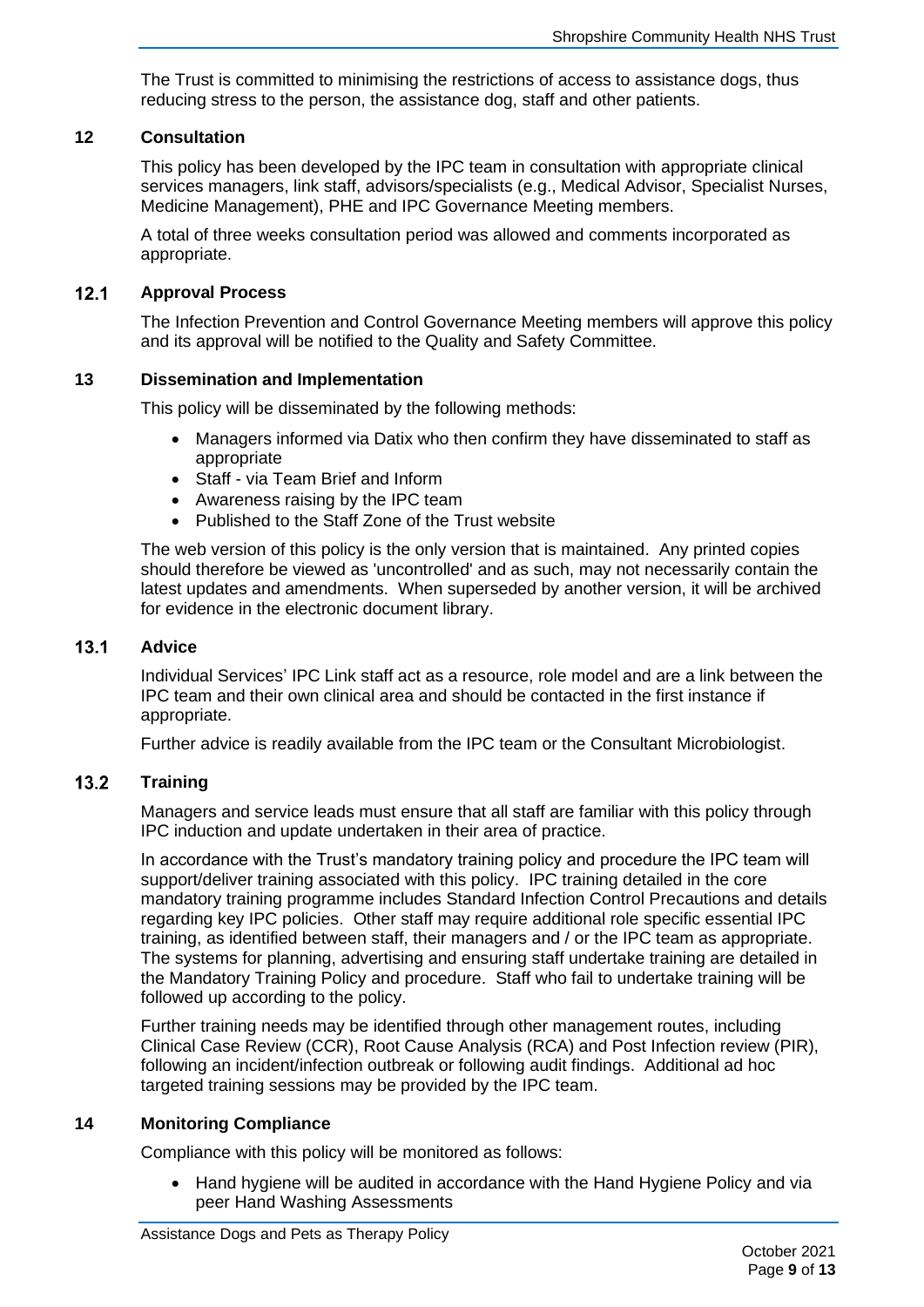- Cleaning standards within Community Hospitals will be monitored in accordance with the Publicly Available Specification (PAS) 5748 framework
- Environmental and patient equipment cleaning will be monitored as part of local routine cleanliness audits
- Audited locally using the HCAI Prevention audits undertaken by the IPC team and by staff as Self- audits as part of the IPC audit programme
- Additional periodic auditing and self-audits by clinical teams
- The IPC Governance Meeting will monitor compliance of the cleanliness audit scores and the IPC team audit programme

Numbers of staff undertaking IPC training, which includes Standard Precautions, will be monitored by the Organisational Development and Workforce Department

As appropriate the IPC team will support Services' Leads to undertake IPC RCAs/PIRs. Managers and Services' Leads will monitor subsequent service improvement plans and report to the IPC Governance Meeting.

Knowledge gained from RCA/PIR and IPC audits will be shared with relevant staff groups using a variety of methods such as reports, posters, group sessions and individual feedback.

The IPC team will monitor IPC related incidents reported on the Trust incident reporting system and, liaising with the Risk Manager, advise on appropriate remedial actions to be taken.

## **15 References**

<span id="page-12-0"></span>Assistance Dogs UK (2018) The Law. [http://www.assistancedogs.org.uk/faqs/#info](http://www.assistancedogs.org.uk/faqs/#inf)

Brodie SJ, Biley FC (1999): An exploration of the potential benefits of pet facilitated therapy. Journal of Clinical Nursing; Jul; 8 (4); 329-337.

[www.gov.uk](http://www.gov.uk/) Disability Discrimination Act. (1995) Accessed 22/06/2021

[www.gov.uk](http://www.gov.uk/) (2015) Government Equalities Office. (2010). Equality Act (2010). Accessed 22/06/2021

Guay DR (2001); Pet-assisted therapy in the nursing home setting: Potential for zoonosis. American Journal of Infection Control; Jun; 29 (3); 178-86.

Lefebvre SL, Waltner-toews D, Peregrine AS (2006); Prevalence of Zoonotic agents in dogs visiting hospitalised people in Ontario: implication for infection control; Journal of Hospital Infection.; Vol 62; issue 4; April; 458-466.

Khan MA, Farrag N. (2000); Animal-assisted activity and infection control implications in a healthcare setting; Journal of Hospital Infection; Sept; 46 (1); 4-11.

Mayon-White, R., (2005); Pets – pleasures and problems; British Medical Journal; Nov 26; 331 (7527); 1254 – 1255.

Pets as Therapy (2021) [Internet] [www.petsastherapy.org.](http://www.petsastherapy.org/) Accessed 22/06/2021

Susan, L., Duncan RN and the 1997, 1998 and 1999 Guidelines Committees (2000); APIC State-ofthe-art Report: The implications of service animals in health care settings; American Journal of Infection Control ; Vol. 28; (2);170-180.

## **16 Associated Documents**

<span id="page-12-1"></span>This policy should be read in conjunction with the Trust's:

- Cleaning and Disinfection policy
- Community Hospital Cleaning policy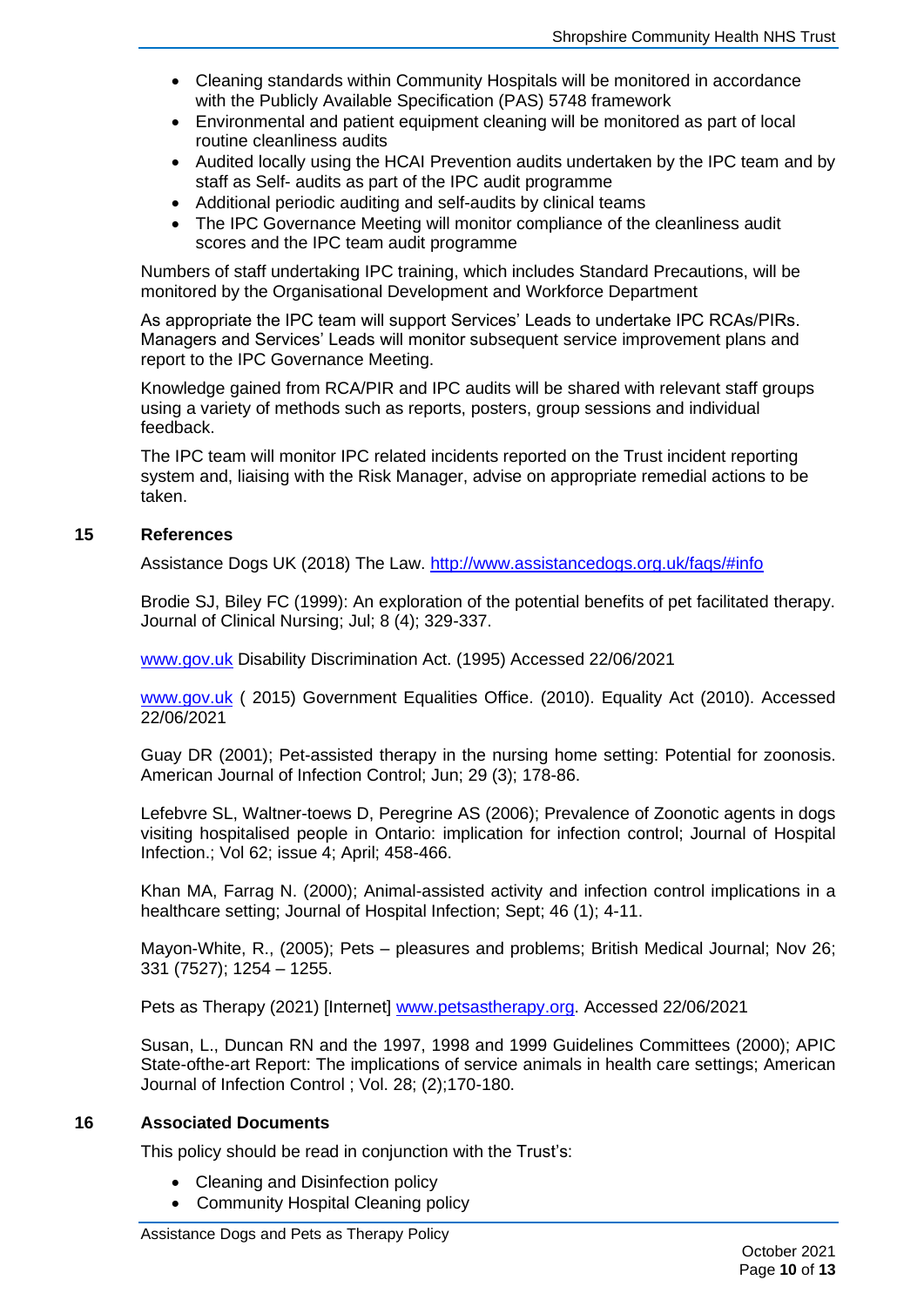- Standard Infection Control Precautions: Hand Hygiene and Personal Protective Equipment Policy
- <span id="page-13-0"></span>• Waste Management policy

# **17 Appendices**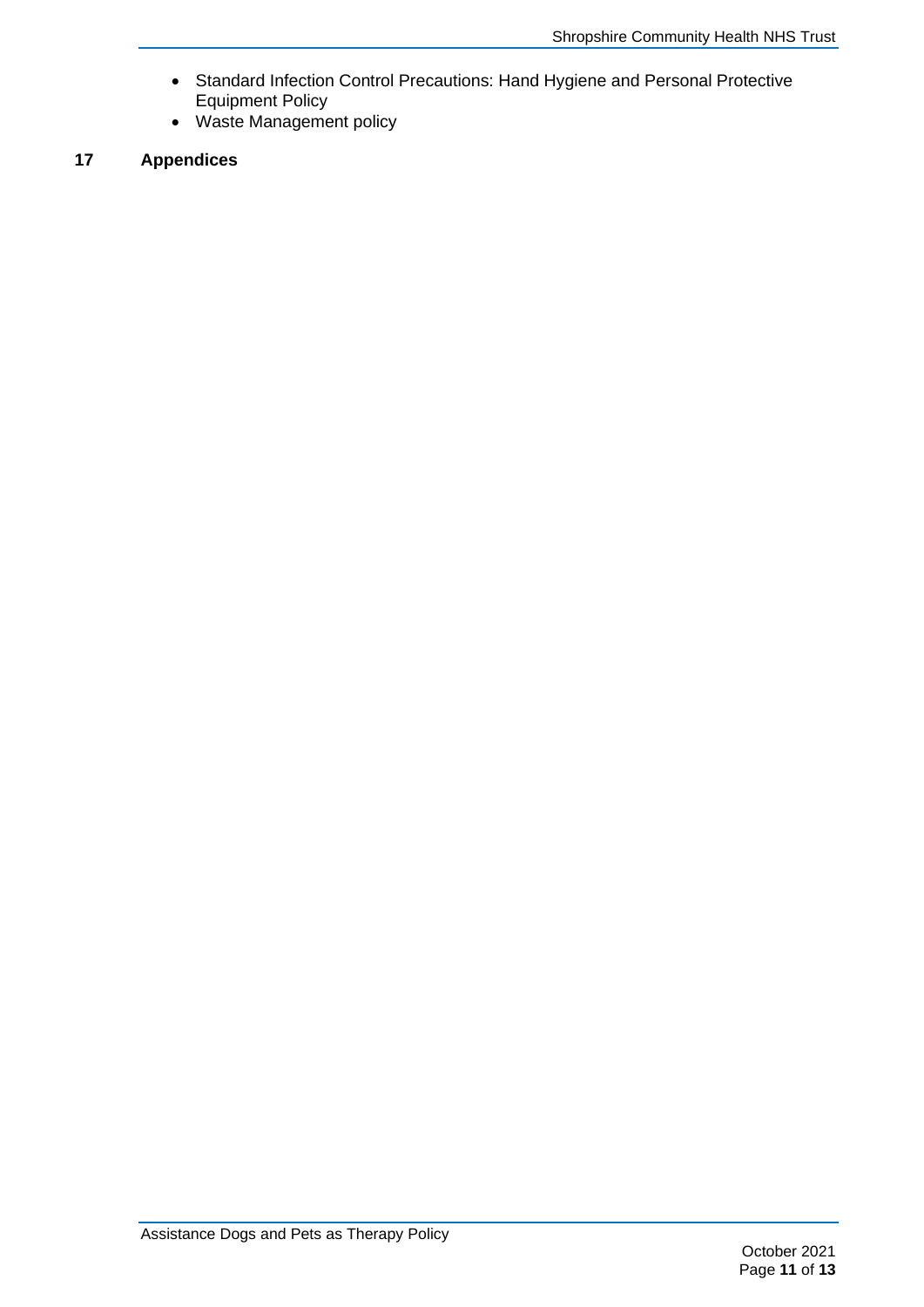# <span id="page-14-0"></span>**Appendix A – Good Practice for Dealing with Assistance Dogs**

## **Approaching the Patient and the Dog**

If a guide dog harness is down, this means the owner may like your help or that the dog is "off duty". If the owner requires assistance, you should approach him/her from the opposite side to where the dog is. Do not take the harness handle or the lead as these are what the owner uses to control the dog.

When being guided, some people may like to walk by your side, others may ask you to walk in front of the dog and they will follow. It is important that you always ask the owner's preference. Always remember to offer clear directions when guiding a disabled person who has asked for assistance.

If the person is deafblind, approach them face on but speak to them first. If there is no response, gently tap the person on the shoulder or arm, and try speech again.

If the person uses a deafblind manual, a hand may be raised by the person to indicate that you should use the manual or the block alphabet. If staff are unaware of how to use the deafblind manual, the block alphabet can be easily used by tracing each letter onto the palm of the deafblind person's hand.